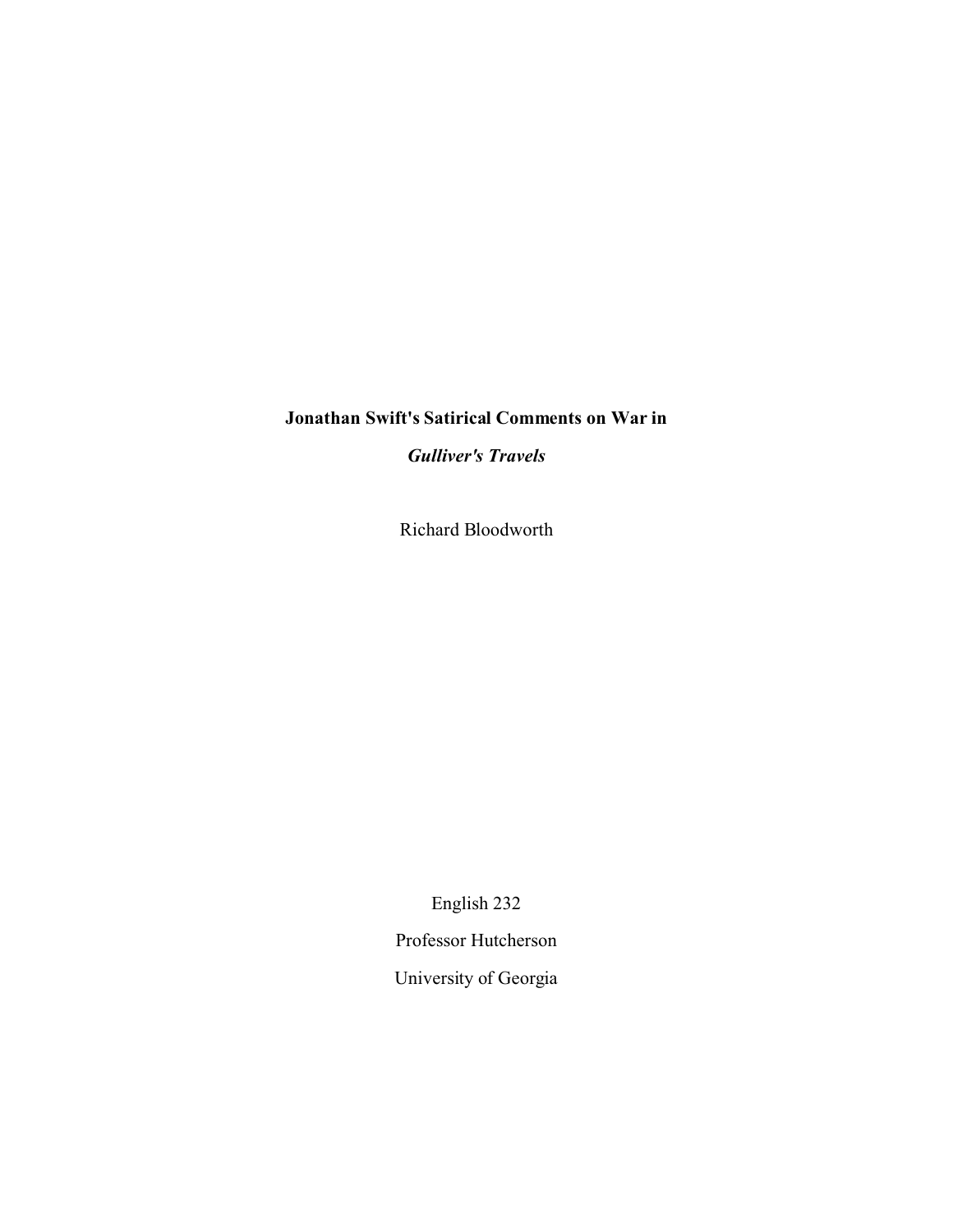In *Gulliver's Travel's* Jonathan Swift satirizes many of the foibles and weaknesses human beings possess. Among the several problems that Swift symbolically discusses is mankind's tendency to resolve conflict and disagreement through violent rather than rational methods or the problem of human violence as manifested through war. Mr. Swift, in his book published first in 1727, examines the motives, causes, and the results of war through the symbolic characters of his novel who represent various aspects of human behavior. Examples of man's inhumanity to man abound in life and in Mr. Swift's fictitious creation as reported by the protagonist, Lemuel Gulliver, and as represented specifically in the civil war between the Lilliputians and the Blefuscians, the Luputans desire for and methods of achieving domination, and the war-like nature of the apelike/anthropoid Yahoos of the island of the Houyhnhnms.

The wars between the Lilliputians and the Blefuscians, who in comparison to Gulliver were only 1/12 his height or 1/1728 his volume continued for over 36 months and were caused by rebellions incited by the disagreements between two factions of egg breakers: those who broke their eggs on the large end (the Big Endians) and those who broke them on the small end (perhaps the similarity to the word "Indians" is coincidental.). The wars between them caused the loss of lives and property. Swift seems to be saying in his indirect satirical way that contemporary wars are fought for equally petty reasons such as those concerning religious belief or the desire to gain more property. Retaliation against aggression or the protection or coercive enforcement of philosophical beliefs are also causes of war although ironically the philosophical or religious beliefs the aggressor claims to possess often support the idea of the brotherhood and equality of all mankind as well as the peaceful coexistence of all world citizens and thus contradict the actions of the aggressor.

Swift satirizes the Laputan's desire for domination through the manipulation of their floating island which hovers above the subordinate island of Balnibarbi below. The island can rise and fall and the Laputan king has two methods of squelching rebellion and assuring obedience. One is by blocking sunlight that would ordinarily reach the town below, the lack of which would cause disease, pestilence, and loss of plant life and crops thus causing starvation; in addition, the town below can be pelted with stones from above which brings to mind the use of military aircraft and the dropping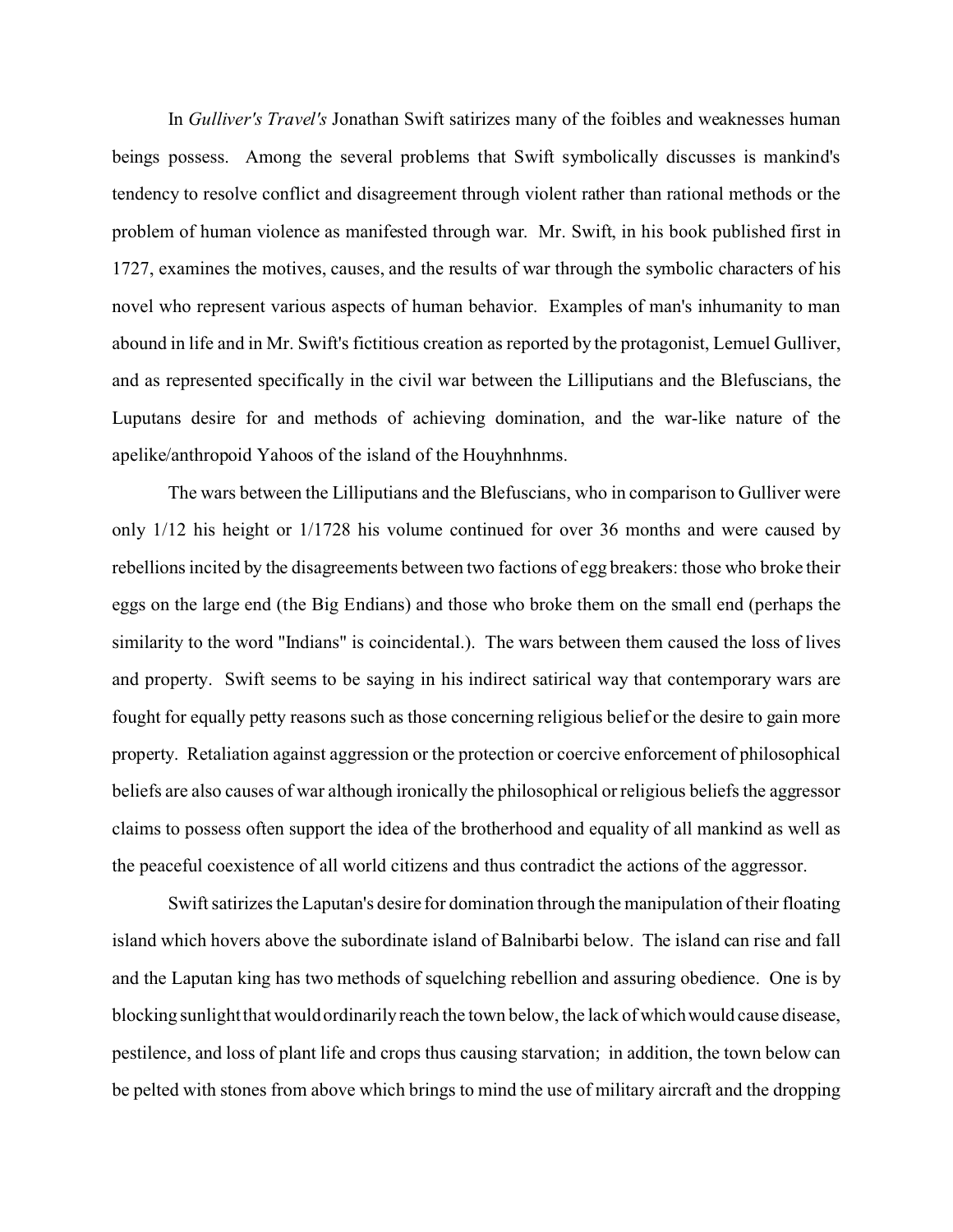of bombs on villages. By extreme measure, the other method the king can employ is to cause the entire island of four and a half miles in diameter to descend directly on the town below thereby crushing its entire contents and inhabitants which is analogous to the destruction of entire cities with atomic bombs. Swift is demonstrating that with military threat rulers or politicians are able to assure the subservience of their subjects.

In the fourth book of *Gulliver's Travels* which concerns the voyage to the island of the Houyhnhnms Mr. Swift is most explicit in his description of his aversion to war. In this book he describes the animal, monkey-like Yahoo who, in crude physical characteristics, resembles human beings. He describes the animal and violent nature of the animal which represents the uncivilized side of human nature, what Sigmund Freud would later refer to as the id: the untamed, animal side of the psyche that resorts to violence and participates in warlike activity. Gulliver, when he describes the Yahoos, describes something that resembles the evolutionary predecessors of human beings:

> They had beards like goats and a long ridge of hair down their backs and the fore parts of their legs and their feet, the rest of their bodies were bare (except the pubic areas). They had no tails. The Yahoos were the most filthy, noisome, and deformed animal which nature ever produced. They would privately suck the teats of the Houyhnhnms cows; kill and devour their cats and trample down their oats if they were not continually watched; and commit a thousand other extravagances. Once, when Gulliver struck one, a herd of at least forty came flocking around, howling and making faces and later discharged excrement on him from the tree branches above.

Since Gulliver was considered to be a civilized Yahoo by the superior horse-like inhabitants of the island, the Houyhnhnms, he was asked by them about the causes that made humans or one country go to war against another. He replied that reasons varied from the "ambition of princes who never have enough to the corruption of ministers. Differences of opinion sometimes as petty as the